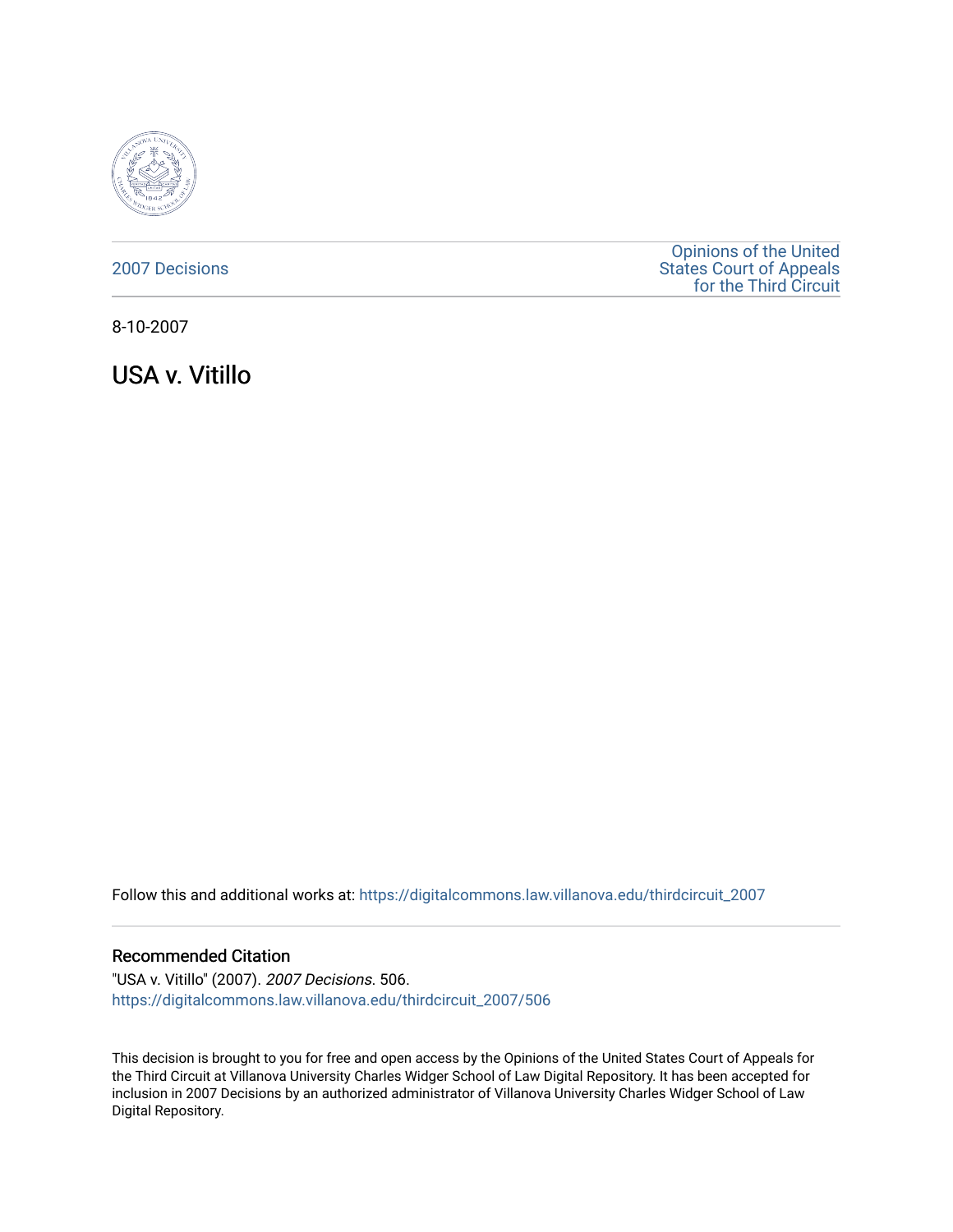### **PRECEDENTIAL**

### UNITED STATES COURT OF APPEALS FOR THE THIRD CIRCUIT

 $\ddot{\phantom{a}}$ 

 $\ddot{\phantom{a}}$ 

 $\ddot{\phantom{a}}$ 

 $\ddot{\phantom{a}}$ 

 $\overline{a}$ 

Nos. 05-4330/4331/4332

#### UNITED STATES OF AMERICA

v.

## JOHN VITILLO, VITILLO CORPORATION and VITILLO ENGINEERING, INC.

Appellants.

On Appeal from the United States District Court for the Eastern District of Pennsylvania (D.C. No. 03-cr-00555-1) District Judge: Hon. R. Barclay Surrick

Argued December 11, 2006

Before: SMITH and ROTH, Circuit Judges, \*IRENAS, District Judge

(Opinion filed June 25, 2007)

<sup>\*</sup>Honorable Joseph E. Irenas, United States District Judge for the District of New Jersey, sitting by designation.